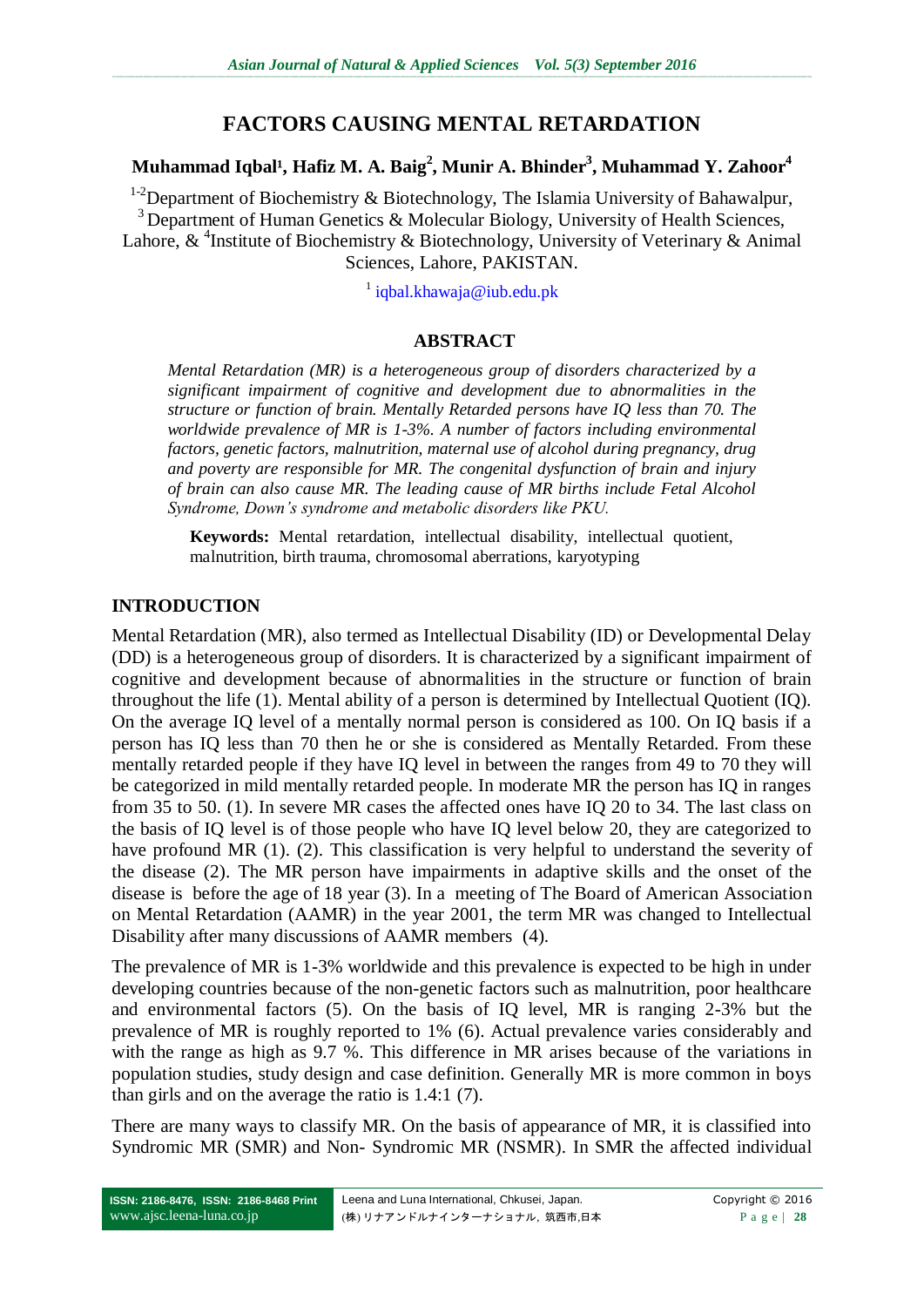shows other functional or anatomical abnormalities along with MR. Whereas in NSMR, MR is the sole presentation and no other functional or anatomical defects are present (8).

NSMR is thought to arise because of the defects in neurons, their wiring or in communication. Therefore, the genes which are involved in specification and experience dependent remodeling of neuronal networks required for normal information processing in the brain are the prime candidates. The boundary between SMR and NSMR causing genes is not clear yet and the same gene may be involved in causing NSMR and SMR. For example, mutations in HUWE1 cause both SMR and Non-Syndromic X-linked MR. Number of genes involved in both types of MR is continuously increasing (9, 10).

Genetic factors responsible for MR include abnormalities in chromosome number and monogenic defects. These genetic factors are responsible for 25-50 % of all MR people (11). Out of these  $25-50\%$  affected individuals chromosomal abnormalities are present in  $20 - 25$ % (12). These chromosomal abnormalities arise because of the non-disjunctioning of chromosomes during meiosis, submicroscopic deletions and duplications. Non-disjunctioning of chromosomes cause SMR. For example, non-disjunctioning of  $21<sup>st</sup>$  chromosome causes Down's syndrome or Monogolism. In Down's syndrome the affected individuals show other anatomical and functional abnormalities along with MR. Submicroscopic deletions and duplications accounts for approximately 15 % of the MR individuals (13,14).

MR is thought to be X- linked because of the previous observations that the male individuals were more affected as compared to females and the major focus of the researchers was on Xlinked inheritance (15). Till now, 95 genes have been found to involve in X- linked MR (16). But the number of X-linked genes is thought to be much more greater because of the fact that nearly 40 % of X chromosome genes are expressed in brain So any mutation in these genes may become responsible for MR. These genes are involved in the production of proteins which are responsible for the regulation of actin cytoskeleton, chromatin remodeling, gene expression and gene regulation (17).

Although the number of genes involved in X linked MR has been reached to 95 (18), but the genetic basis of autosomal recessive mental retardation (ARMR) is still poorly understood. It is estimated that ARMR is present in nearly quarter of all individuals with NSMR (19). It is a big challenge in Western population to successfully map of ARMR genes because of high genetic heterogeneity, lack of consanguinity and insufficient family size (20). Countries like Pakistan where interfamily marriages are more common and the marriage rate between cousins is approximately 60 %. Out of all cousin marriages more than 80 % marriages are between first cousins. This socio cultural practice helps to understand the molecular and physiological basis of MR [\(21\)](#page-8-0).

MR is not a simple mental illness but it is referred to a person's capability of thinking the reason. There are many factors responsible for MR. These factors may be genetic or different environmental factors such as prenatal exposure of the fetus to toxic substances (22).

## **Causes of MR**

Approximately 3% of the whole population of the world has IQ level less than 70 (23). Although many genes that are involved in MR have been mapped yet the causes of MR in almost 50 % of MR cases are unknown [\(24\)](#page-8-1). 5.1% of the MR patients are affected with fragile X syndrome (25). There are many factors which are responsible for MR. These factors include environmental factors, genetic factors, malnutrition, maternal use of alcohol during pregnancy, drug and poverty. These factors are categorized under the heading of behavioral or social factors (26).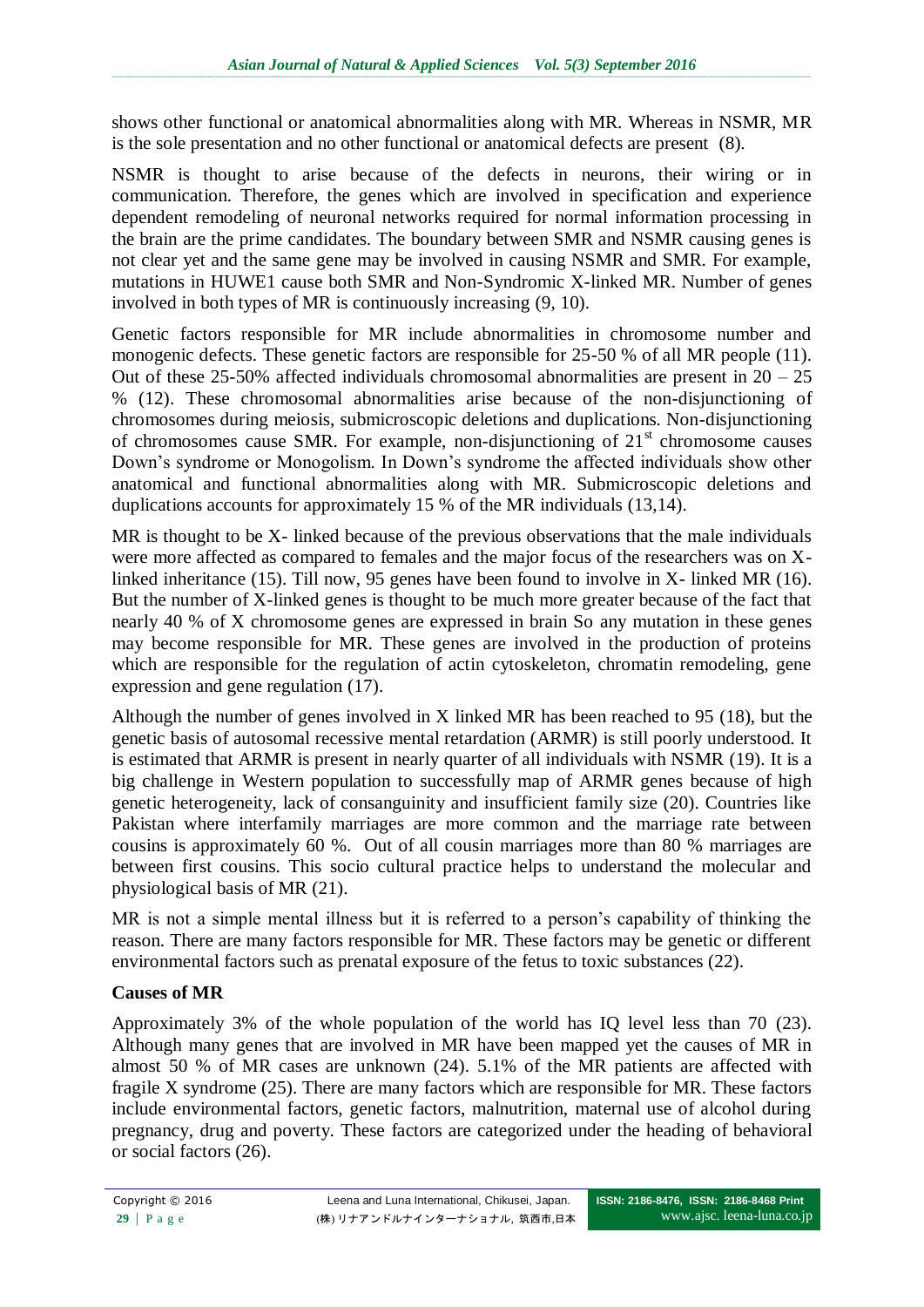Congenital dysfunction of brain, injury of brain during the critical period of prenatal or postnatal development may also be responsible for MR. MR may also be the result of near drowning, traumatic brain injury and central nervous system malignancy. In industrial nations 1 to 7 in 1000 MR births is because of Foetal Alcohol Syndrome. It is the most common cause of MR in these nations (27). Second leading reason of MR is Down's syndrome. It is also termed as trisomy of chromosome number 21. The incident rate of Down's Syndrome is 1 in 700 births (28).

One of the important factors responsible for genetic disorders is consanguineous marriages. The study of genetic disorders like MR becomes very easy in the regions where the rate of cousin marriages is very high (29).

### **ENVIRONMENTAL FACTORS**

#### **Prenatal Problems**

First trimester of the pregnancy is very important for the normal development of the foetus. Prolong fever of the mother during first trimester may affect normal development which may result MR in the baby (30). Infectious agents such as human immunodeficiency virus, Rubella, herpes, syphilis and cytomegalovirus may also cause MR if the mother is infected with any of these infectious agents during pregnancy (31). Abnormal developmental of the foetus may cause MR in the foetus. There are many prenatal factors responsible for MR. Postnatal exposure of infant to heavy metals such as lead can cause MR in infant. This postnatal exposure is very critical in the infants who have low birth weight (32). Phenylketonuria (PKU) which itself is a genetic disorder but if it is untreated in infectious mothers it may also results in MR in the foetus (33). Use of drugs such as alcohol by the pregnant mother may also cause MR in the baby (34). Illness of the mother because of rubella and cytomegalovirus can also cause MR in the baby. Environmental contaminants, which results in exposure to radiations may also be the reason of MR (35).

#### **Neonatal Problems**

Late pregnancy, during delivery and first four weeks of life are neonatal period. Any problem during these processes may result in MR. Complications of pregnancy, kidney disease, heart disease and diabetes in mother may result in MR in children. Birth asphyxia, birth trauma, complicated delivery, severe prematurity and very low birth weight are delivery perinatal problems, which may result in MR. Problems such as severe jaundice, hypoglycemia and septicemia during this neonatal period may result in MR (36).

#### **Postnatal Problems**

Infants and childhood period is postnatal period. Problems such as Japanese encephalitis, Bacterial meningitis, Tuberculosis, head injury, prolonged malnutrition and chronic lead exposure during this period may result in MR (3).

#### **Exposure to Certain Types of Toxins or Diseases**

Exposure to heavy metals like mercury and lead may also responsible for MR. On the other hand some infectious diseases such as meningitis, whooping cough, measles etc. if not treated properly may result in MR (37).

#### **Iodine Deficiency**

Iodine deficiency is affecting approximately two billion people in the world. This deficiency is more common in developing countries. Iodine deficiency in mother during pregnancy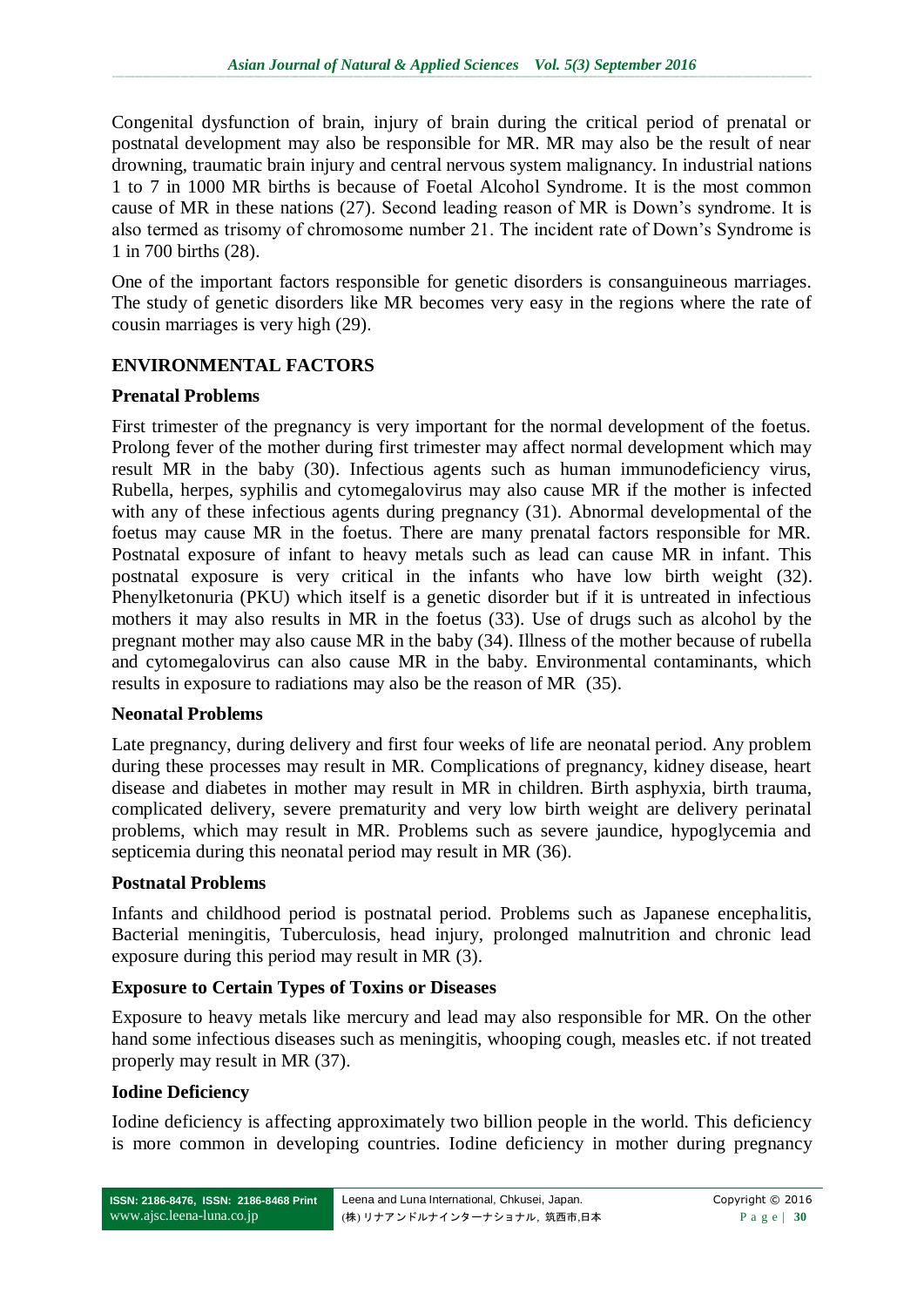restricts the growth of brain of the fetus which leads to hypothyroidism and as a result of this deficiency, affected fetus will be mentally retarded because of the restricted brain growth (38).

### **Malnutrition**

Another very important cause of MR is malnutrition. This malnutrition affects the mental ability in the people of the areas affected by famine. As a result of these famines people face the problem of nutritional deficiency which ultimately results in mental retardation (39).

### **Metabolic Disorders**

Metabolic disorders are arisen because of the missing of one or more key enzymes in the metabolism of different substances. These metabolic disorders along with other problems may also cause MR. For example, PKU is a metabolic disorder which is the result of point mutation. With the advancements in the field of molecular medicine metabolic disabilities can be prevented with early treatment (29).

### **GENETICS OF MR**

There are many genes which are involved in the development of brain because of the complex structure and function of the brain. As a result of this there are many genetic causes of MR. In fact most of the cases are result of genetic disorders. Genetic causes are responsible in 60 % of severe MR cases and make it the most common cause of severe MR (40). Two most common genetically transmitted forms of MR are Down's syndrome and Fragile X syndrome. Down's syndrome is a chromosomal disorder and Fragile X syndrome is a monogenic disorder. Mild form of MR arises from malnutrition, exposure to chemicals, and other environmental factors (26).

## **Chromosomal Abnormalities**

Change in chromosome number or chromosomal aberrations are a major cause of genetic diseases in humans. Spontaneous mutations are the result of this change in genetic material. These chromosomal abnormalities are result of spontaneous mutations so in such cases parents are not the carriers of the diseases. These chromosomal abnormalities vary from very large numerical chromosomal abnormalities, to very small microdeletions. Sometimes partial chromosomal abnormalities may also occur. These chromosomal abnormalities are responsible for MR in approximately 28% of all affected individuals (*12*).

If these chromosomal abnormalities are of more than four Mb can be seen by simple light microscope. Less than four Mb cryptic chromosomal aberrations are detected by Fluorescent In Situ Hybridization (FISH) techniques (*41*).

## **Numerical Chromosome Abnormalities**

Numerical chromosome abnormalities include monosomy which is the result of missing of a chromosome and polyploidy in which addition of the chromosome takes place. In both of the conditions change in chromosome number takes place. In case of monosomy new cell will posses one chromosome less than normal cells. In polyploidy addition of more than two homologous set of chromosomes occurs in the new cell (42). These numeric changes in chromosome number result in syndromes. In most of these syndromes some degree of MR is present. For example, Down's syndrome which is also termed as mongolism is the result of trisomy of chromosome number 21. It results in the most common form of MR (43). Other trisomies are Edward's syndrome in which trisomy of chromosome number 18 takes place and Patau's syndrome which is the result of the trisomy of chromosome number 13. In all of the above syndromes new born child has severe form of MR. In Edward's syndrome and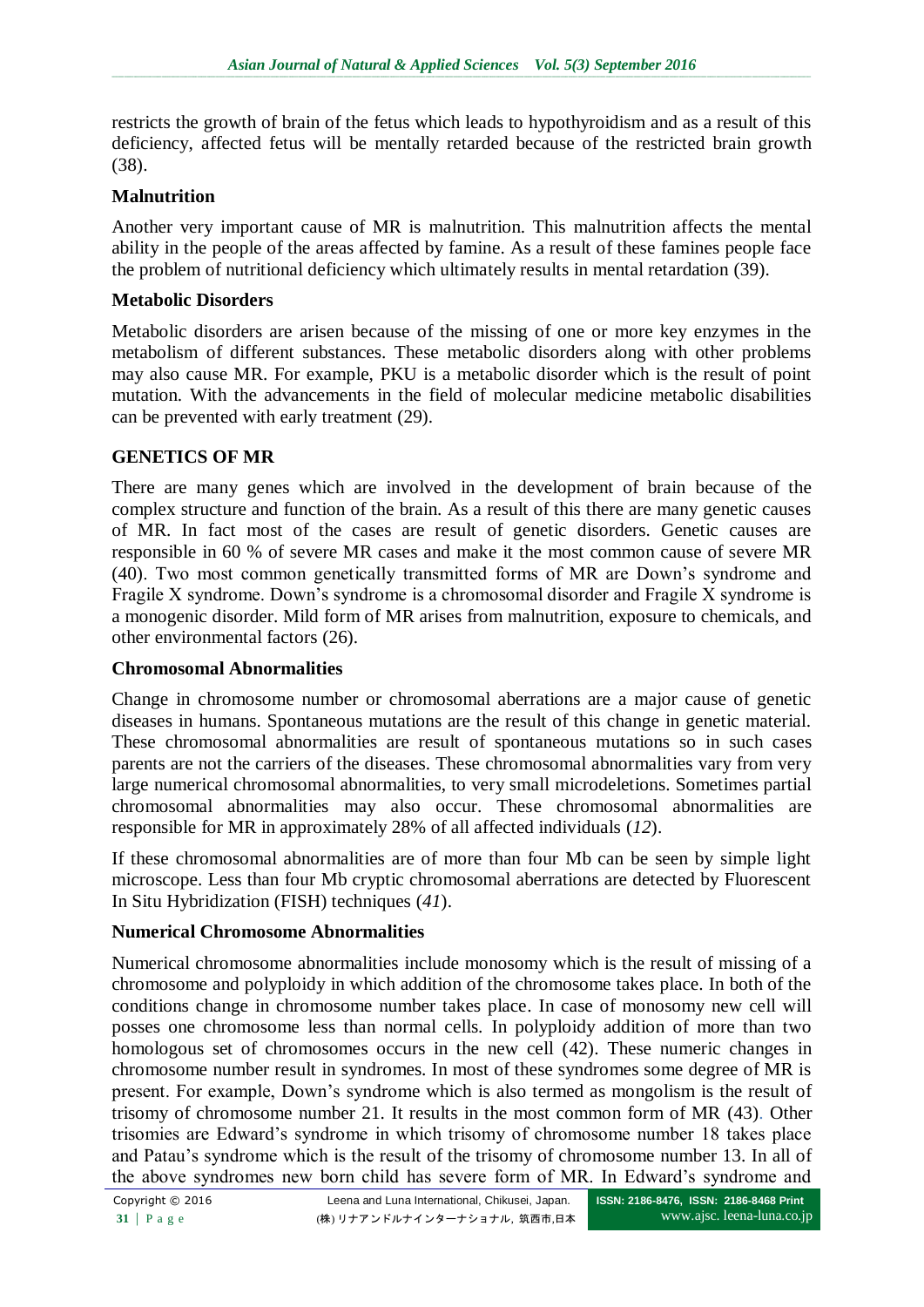Patau's syndrome usually the new born individuals die in the first few weeks of their life. Although numeric sex chromosome abnormalities are more common then numeric autosomal abnormalities yet these abnormalities are not essentially associated with MR. For example, Klinefelter's syndrome which is the result of abnormality in sex chromosome number. Individuals having Klinefelter's syndrome do not have MR. However, if the number of X chromosomes exceeds two then in all the cases, the affected individuals will be mentally retarded e.g. triple X syndrome (44).

### **Partial Chromosome Abnormalities**

Although the chromosome number abnormalities are most common cause of MR yet MR may also be the result of partial chromosome abnormalities. These partial chromosomal abnormalities may take place at any part of any chromosome. These abnormalities include the deletion of one or more than one base pair is called as deletions and addition of one or more than one base pair called as insertion may take place. Deletions in almost all cases result in MR. As the type and size of deletions vary so the phenotypes of the individuals having deletion mutations vary considerably (44).

# **CYTOGENETICALLY INVISIBLE MICRODELETIONS**

### **Interstitial Microdeletions**

It is very difficult to detect microdeletions and submicroscopic deletions under light microscope. The result of these deletions is the loss of particular chromosomal signals which results in the loss of function or abnormal function of the gene. These deletions are called contiguous deletions. The removal in the part of a gene takes place in the cluster of specific regions and does not occur randomly. For example, submicroscopic deletions of a segment on chromosome 7q11.23 results in MR along with other recognizable phenotypic features. This condition is known as William-Beuren syndrome (45). These microdeletions are also responsible for Smith Magenis syndrome and Velocardial syndrome. Smith Magenis syndrome arises from deletions of 17p11.2 portion. This deletion results in growth retardation along with other phenotypic abnormalities, such as behavior problems (46). Velocardiofcial syndrome is caused by the micro deletions of 22q11. In this syndrome patient along with learning disability also shows cleft palate, cardiac anomalies. FISH is used to detect these microscopic deletions (41).

#### **Subtelomeric Deletions**

Deletions of nucleotides may take place at any portions in the chromosome. If the deletions take place at the end of the chromosome, these deletions are called subtelomeric deletions (47). Teleomeres are the terminal ends of the chromosomes. They are TG rich region and have the repetitions of these simple repeats TTAGGG from many hundreds to thousands. Although the numbers varies yet these repeats are present in all vertebrates. Number of these repeats is variable in the different individuals of the same species. This variability is also present in the different levels of the age of same individual. Deletions in these subtelomeric regions are very critical as this region is extremely gene rich region. Because of this gene richness the deletions in these regions cause MR in many of the cases (48). Complex families of repetitive DNA are also present near to these repeats. The complex families of repetitive DNA may also be shared by several chromosomes. These repeats may extend up to few hundred kilo basis and may show the involvement in the chromosomal rearrangement. This phenomenon is called cross talk (49). For example Miller Dieker syndrome which is the result of deletions of the 17p telomere (50). Initially the frequency of MR people because of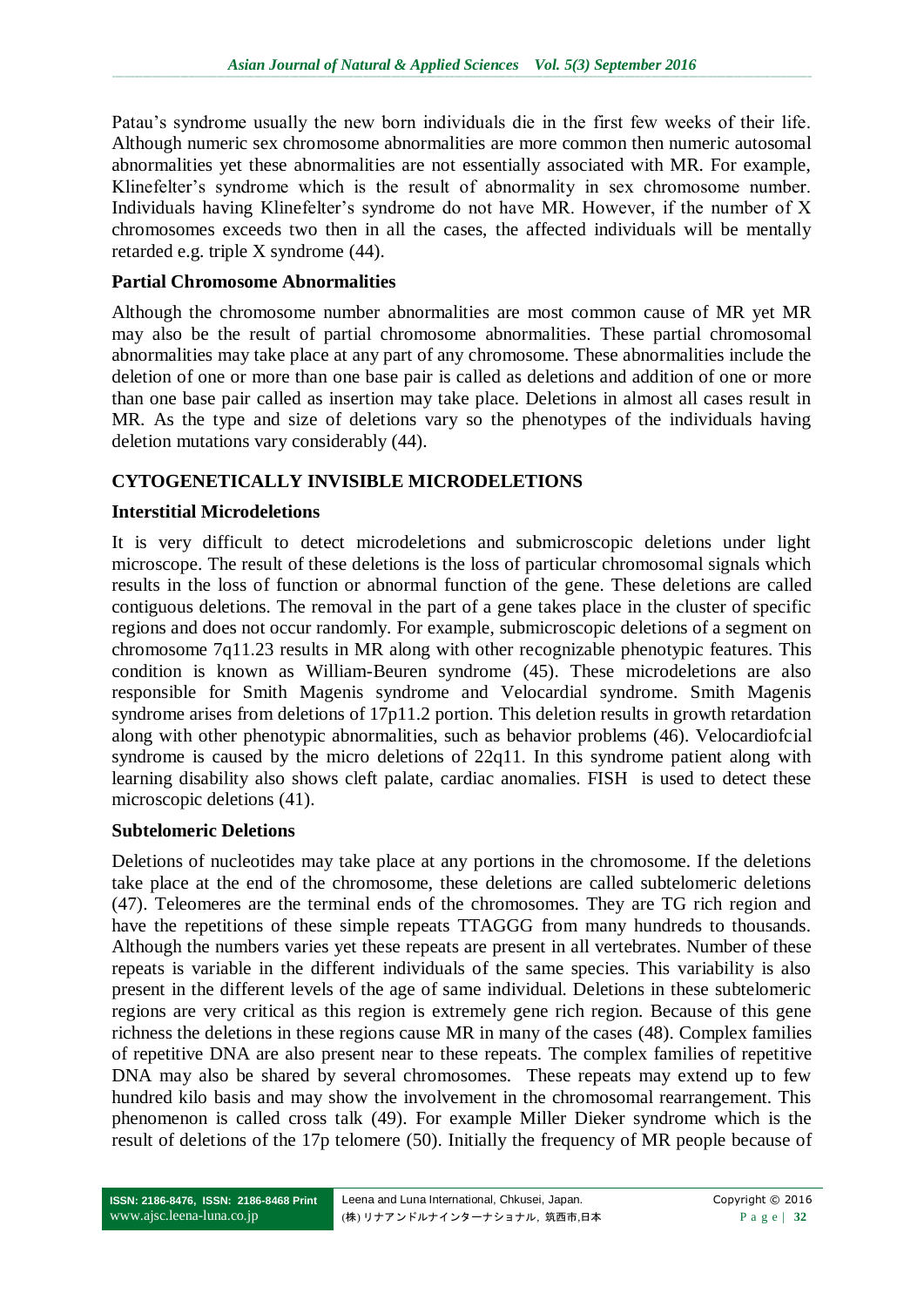these submicroscopic mutations was thought to be 5 % of all MR cases. But due to the fact that these subtelomeric deletions cannot be seen by karyotyping the exact frequency of these mutations is still unknown. Now a day FISH and comparative genomic hybridization are becoming the powerful tools for the detection of these types of mutation (51).

#### **Monogenic Causes of MR**

Mutation can take place at various positions in the genome. If these mutations take place in the gene it may alter the expression of the gene. These mutations may result in the description of the gene which results in MR or a variety of phenotypes associated with MR. This all depends upon the function of the gene and type of mutation which has taken place (52). Milder form of MR may remain hidden until the disorder is identified in a more severely affected family member that may lead to the complete diagnosis of milder forms [\(53\)](#page-9-0).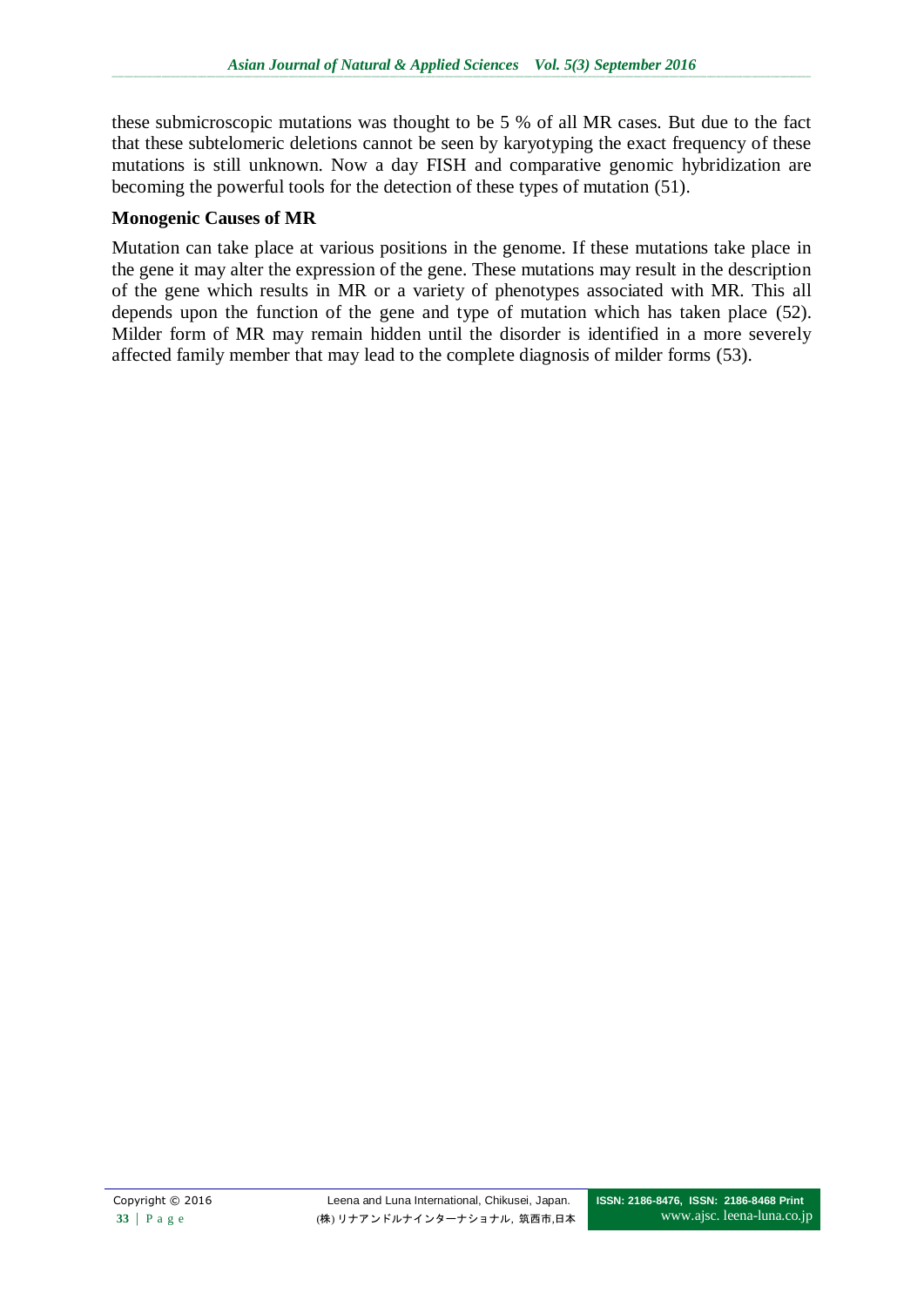#### **REFERENCES**

- [1]. Siew, W. H., Tan, K. L., Babaei, M. A., Cheah, P. S., & Ling, K. H., (2013). MicroRNAs and intellectual disability (ID) in Down syndrome, X-linked ID, and Fragile X syndrome. *Front Cell Neurosci*,7 41.
- [2]. Maris, A. F., Barbato, I. T., Trott, A., & Montano, M. A., (2013). Familial mental retardation: a review and practical classification. *Cien Saude Colet*, *18* (6): 1717- 1729.
- [3]. Leonard, H., & Wen, X., (2002). The epidemiology of mental retardation: challenges and opportunities in the new millennium. *Ment Retard Dev Disabil Res Rev*, *8* (3): 117-134.
- <span id="page-6-0"></span>[4]. Schalock, R. L., Brown, I., Brown, R., Cummins, R. A., Felce, D., Matikka, L., Keith, K. D., & Parmenter, T., (2002). Conceptualization, measurement, and application of quality of life for persons with intellectual disabilities: report of an international panel of experts. *Ment Retard*, *40* (6): 457-470.
- [5]. Abbasi-Moheb, L., et al., (2012). Mutations in NSUN2 cause autosomal-recessive intellectual disability. *Am J Hum Genet*, *90* (5): 847-855.
- [6]. Szymanski, L., & King, B. H., (1999). Practice parameters for the assessment and treatment of children, adolescents, and adults with mental retardation and comorbid mental disorders. American Academy of Child and Adolescent Psychiatry Working Group on Quality Issues. *J Am Acad Child Adolesc Psychiatry*, *38* (12 Suppl): 5S-31S.
- [7]. Noor, A., et al., (2008). CC2D2A, encoding a coiled-coil and C2 domain protein, causes autosomal-recessive mental retardation with retinitis pigmentosa. *Am J Hum Genet*, *82* (4): 1011-1018.
- [8]. Basel-Vanagaite, L., (2007). Genetics of autosomal recessive non-syndromic mental retardation: recent advances. Clin Genet, 72 (3): 167-174.
- [9]. Frints, S. G., Froyen, G., Marynen, P., & Fryns, J. P., (2002). X-linked mental retardation: vanishing boundaries between non-specific (MRX) and syndromic (MRXS) forms. *Clin Genet*, *62* (6): 423-432.
- [10]. Kleefstra, T., & Hamel, B. C., (2005). X-linked mental retardation: further lumping, splitting and emerging phenotypes. *Clin Genet*, *67* (6): 451-467.
- [11]. Giannandrea, M. et al., (2010). Mutations in the small GTPase gene RAB39B are responsible for X-linked mental retardation associated with autism, epilepsy, and macrocephaly. *Am J Hum Genet*, *86* (2): 185-195.
- [12]. Curry, C. J. et al., (1997). Evaluation of mental retardation: recommendations of a Consensus Conference: American College of Medical Genetics. *Am J Med Genet*,*72* (4): 468-477.
- [13]. Shaw-Smith, C. J., Lewis, S. J., & Reid, E., (2004). X-linked adrenoleukodystrophy presenting as autosomal dominant pure hereditary spastic paraparesis. *J Neurol Neurosurg Psychiatry*, *75* (5): 686-688.
- [14]. de Vries, B. B., et al., (2005). Diagnostic genome profiling in mental retardation. *Am J Hum Genet*, *77* (4): 606-616.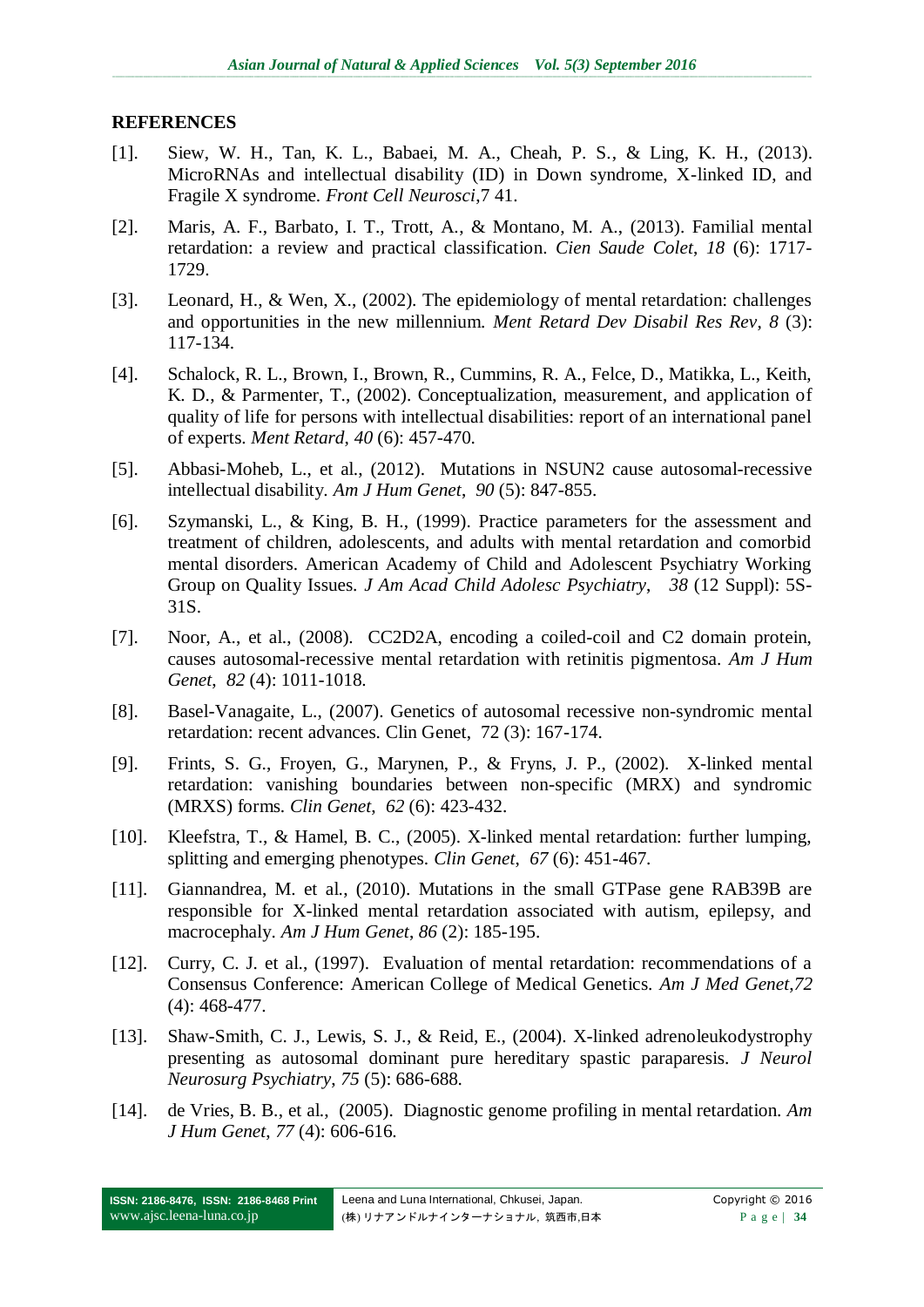- [15]. Zechner, U., Wilda, M., Kehrer-Sawatzki, H., Vogel, W., Fundele, R., & Hameister, (2001). H., A high density of X-linked genes for general cognitive ability: a run-away process shaping human evolution? *Trends Genet*, *17* (12): 697-701.
- [16]. Lubs, H. A., Stevenson, R. E., & Schwartz, C. E., (2012). Fragile X and X-linked intellectual disability: four decades of discovery. *Am J Hum Genet*, *90* (4): 579-590.
- [17]. Ropers, H. H., (2006). X-linked mental retardation: many genes for a complex disorder. *Curr Opin Genet Dev*, *16* (3): 260-269.
- [18]. Chiurazzi, P., Schwartz, C. E., Gecz, J., & Neri, G,. (2008). XLMR genes: update 2007. *Eur J Hum Genet*, .*16* (4): 422-434.
- [19]. Basel-Vanagaite, L., Alkelai, A., Straussberg, R., Magal, N., Inbar, D., Mahajna, M., & Shohat, M., (2003). Mapping of a new locus for autosomal recessive nonsyndromic mental retardation in the chromosomal region 19p13.12-p13.2: further genetic heterogeneity. *J Med Genet*, *40* (10): 729-732.
- [20]. Kaufman, L., Ayub, M., & Vincent, J. B., (2010). The genetic basis of nonsyndromic intellectual disability: a review. *J Neurodev Disord*, *2* (4): 182-209.
- [21]. Hussain, R., & Bittles, A. H., (1998). The prevalence and demographic characteristics of consanguineous marriages in Pakistan. *J Biosoc Sci*, *30* (2): 261-275.
- [22]. Aslam, T., Batool, Z., Hashmi, N., & Aslam, K., (2011). Socio-Psychological Problems And NeedsS Of Mentally Retarded Children In Districts Faisalabad And Islamabad, Pakistan. *JAPS, Journal of Animal and Plant Sciences*, *21* 111-113.
- [23]. Flint, J., Wilkie, A. O., Buckle, V. J., Winter, R. M., Holland, A. J., & McDermid, H. E., (1995). The detection of subtelomeric chromosomal rearrangements in idiopathic mental retardation. *Nat Genet*, *9* (2): 132-140.
- [24]. Chiurazzi, P., & Oostra, B. A., (2000). Genetics of mental retardation. *Curr Opin Pediatr*, *12* (6): 529-535.
- [25]. Moeschler, J. B., & Shevell, M., (2006). Clinical genetic evaluation of the child with mental retardation or developmental delays. *Pediatrics*, *117* (6): 2304-2316.
- [26]. Cooper, B., (2001). Nature, nurture and mental disorder: old concepts in the new millennium. *Br J Psychiatry Suppl*,*40* s91-101.
- [27]. Niccols, A., (2007). Fetal alcohol syndrome and the developing socio-emotional brain. *Brain Cogn*,*65* (1): 135-142.
- [28]. Galdzicki, Z., & Siarey, R. J., (2003). Understanding mental retardation in Down's syndrome using trisomy 16 mouse models. *Genes Brain Behav*,*2* (3): 167-178.
- [29]. al-Ansari, A., (1993). Etiology of mild mental retardation among Bahraini children: a community-based case control study. *Ment Retard*, *31* (3): 140-143.
- [30]. Rohatgi, M., (1991). Cloverleaf skull--a severe form of Crouzon's syndrome: a new concept in aetiology. *Acta Neurochir (Wien)*,*108* (1-2): 45-52.
- [31]. Stromme, P., (2000). Aetiology in severe and mild mental retardation: a populationbased study of Norwegian children. *Developmental Medicine & Child Neurology*,*42* (2): 76-86.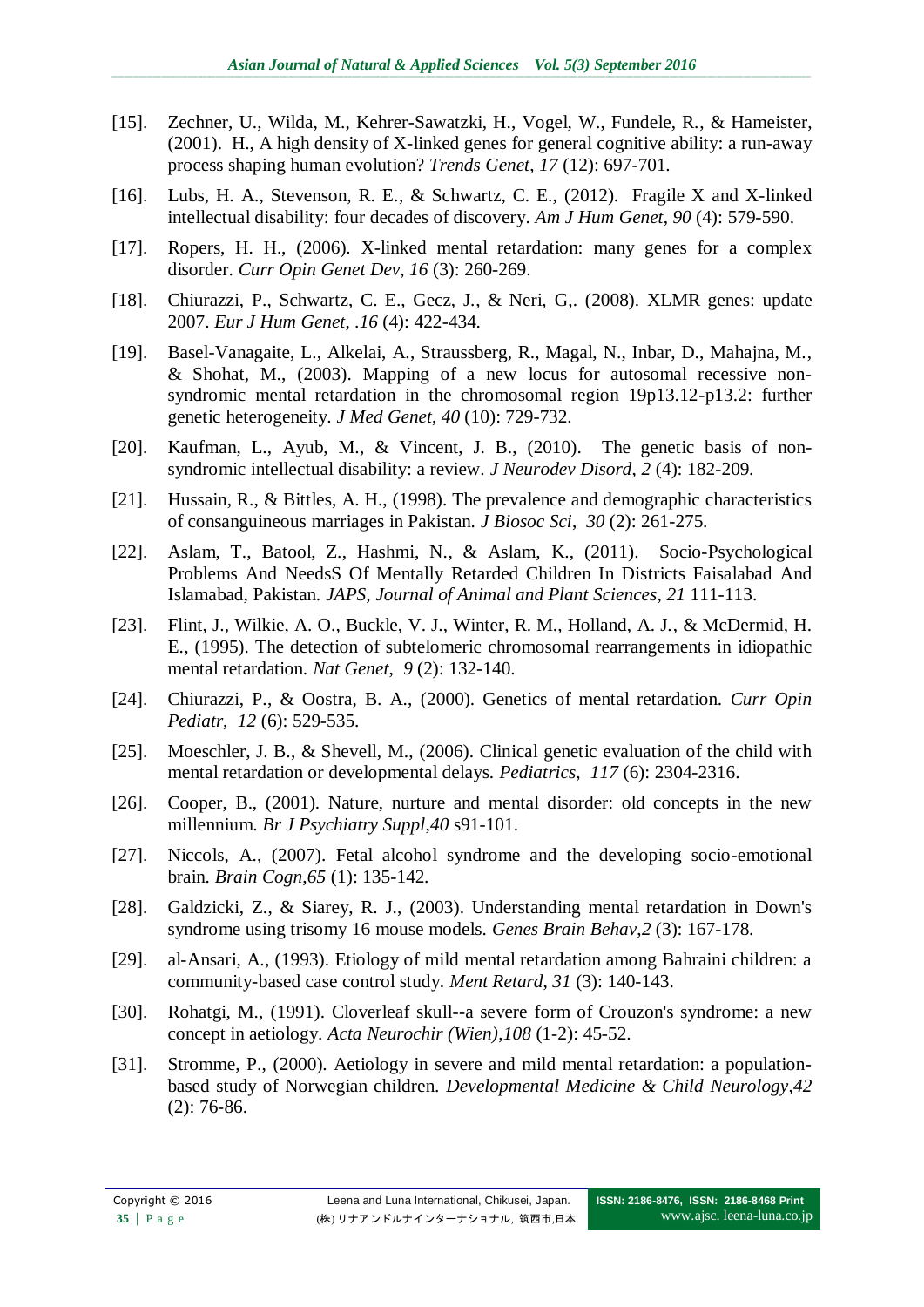- [32]. Mendola, P., Selevan, S. G., Gutter, S., & Rice, D., (2002). Environmental factors associated with a spectrum of neurodevelopmental deficits. *Ment Retard Dev Disabil Res Rev*,*8* (3): 188-197.
- [33]. Gambol, P. J., ( 2007). Maternal phenylketonuria syndrome and case management implications. *J Pediatr Nurs*,*22* (2): 129-138.
- <span id="page-8-0"></span>[34]. Habbick, B. F., Nanson, J. L., Snyder, R. E., Casey, R. E., & Schulman, A. L., (1996). Foetal alcohol syndrome in Saskatchewan: unchanged incidence in a 20-year period. *Can J Public Health*, *87* (3): 204-207.
- [35]. Hornig, M., & Lipkin, W. I., (2001). Infectious and immune factors in the pathogenesis of neurodevelopmental disorders: epidemiology, hypotheses, and animal models. *Ment Retard Dev Disabil Res Rev*,*7* (3): 200-210.
- [36]. Kolevzon, A., Gross, R., & Reichenberg, A., (2007). Prenatal and perinatal risk factors for autism: a review and integration of findings. *Arch Pediatr Adolesc Med*,161 (4): 326-333.
- [37]. Daily, D. K., Ardinger, H. H., & Holmes, G. E., (2000). Identification and evaluation of mental retardation. *Am Fam Physician*,*61* (4): 1059-1067, 1070.
- [38]. Gaitan, E., & Dunn, J. T., (1992). Epidemiology of iodine deficiency. *Trends Endocrinol Metab*,*3* (5): 170-175.
- [39]. Durkin, M. S., Khan, N. Z., Davidson, L. L., Huq, S., Munir, S., Rasul, E., & Zaman, S. S., (2000). Prenatal an postnatal risk factors for mental retardation among children in Bangladesh. *Am J Epidemiol*, *152* (11): 1024-1033.
- [40]. Moser., (1995). A role for gene therapy in mental retardation. *Mental Retardation and Developmental Disabilities Research Reviews*,1 4-6.
- [41]. Gothelf, D., Frisch, A., Munitz, H., Rockah, R., Aviram, A., Mozes, T., Birger, M., Weizman, A., & Frydman, M., (1997). Velocardiofacial manifestations and microdeletions in schizophrenic inpatients. *Am J Med Genet*, *72* (4): 455-461.
- [42]. Parmacek, M. S., & Epstein, J. A., (2009). Cardiomyocyte renewal. *N Engl J Med*,*361* (1): 86-88.
- [43]. Rauch, A., et al., (2006). Diagnostic yield of various genetic approaches in patients with unexplained developmental delay or mental retardation. *Am J Med Genet A*,*140* (19): 2063-2074.
- [44]. Winnepenninckx, B., (2003). Mental Retardation:A Review Of The Genetic Causes. *The British Journal of Developmental Disabilities*,*96* 29-44.
- [45]. Lacroix, A., et al., (2009). Williams-Beuren syndrome: a multidisciplinary approach. *Arch Pediatr*,*16* (3): 273-282.
- [46]. De Leersnyder, H., (2013). Smith-Magenis syndrome. *Handb Clin Neurol*,*111* 295- 296.
- <span id="page-8-1"></span>[47]. Biggs, B. A., Kemp, D. J., & Brown, G. V., (1989). Subtelomeric chromosome deletions in field isolates of Plasmodium falciparum and their relationship to loss of cytoadherence in vitro. *Proc Natl Acad Sci U S A*,*86* (7): 2428-2432.
- [48]. Mefford, H. C., & Trask, B. J., (2002). The complex structure and dynamic evolution of human subtelomeres. *Nat Rev Genet*,*3* (2): 91-102.